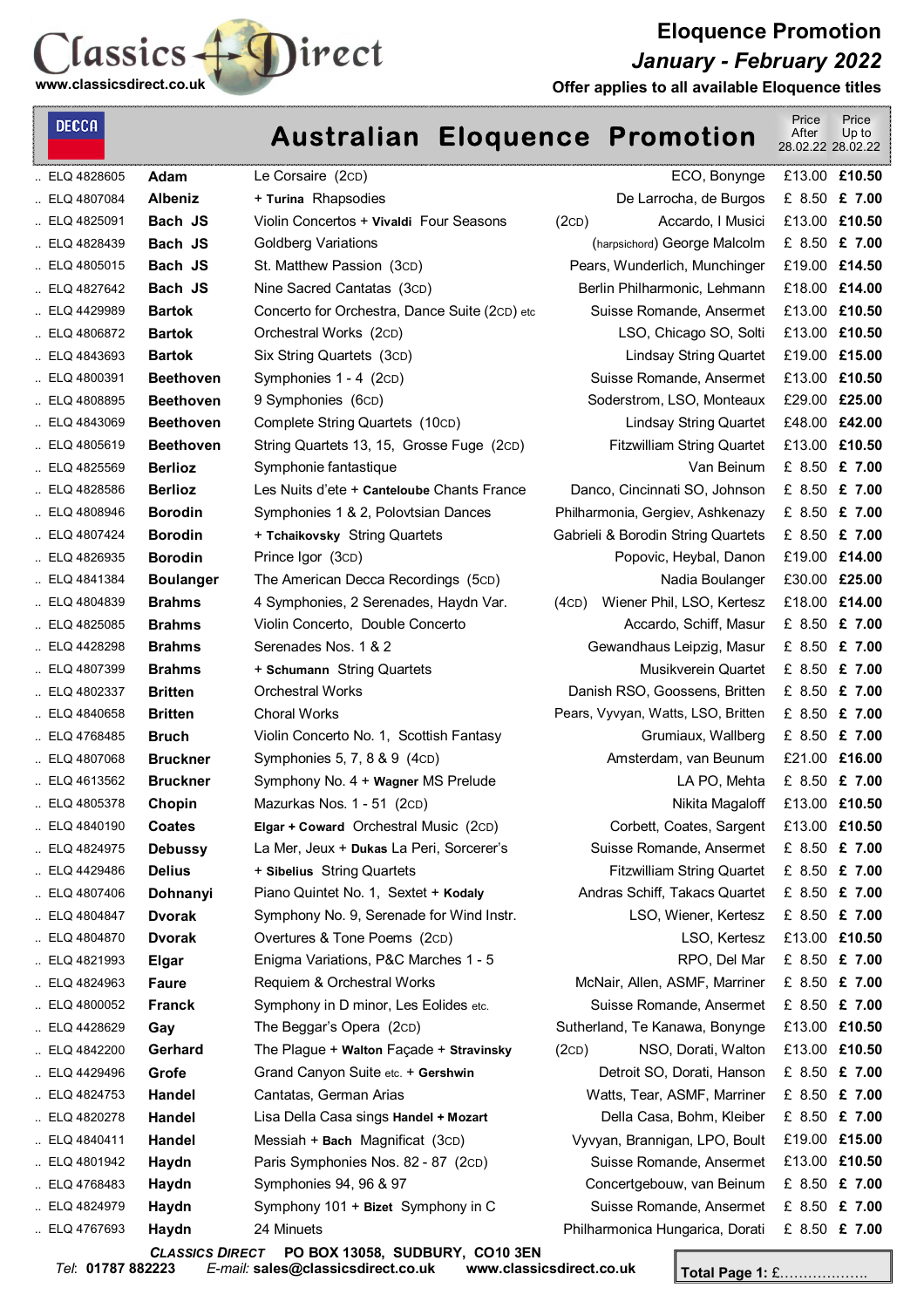#### DECCA

### **Australian Eloquence Promotion**

 Price After Price Up to

|             |                        | Australian Libyuence Fromotion                      |                                                           | 28.02.22 28.02.22 |               |
|-------------|------------------------|-----------------------------------------------------|-----------------------------------------------------------|-------------------|---------------|
| ELQ 4827305 | <b>Herbert</b>         | Cello Concertos, Operetta Spectacular (2cD)         | Harrell, ASMF, Marriner                                   |                   | £13.00 £10.50 |
| ELQ 4803784 | Herrmann               | Film Classics (2cD)                                 | LPO, NPO, Herrmann                                        |                   | £13.00 £10.50 |
| ELQ 4806599 | Kodaly                 | + Bartok Orchestral Works (2cD)                     | LPO, Solti                                                |                   | £13.00 £10.50 |
| ELQ 4823438 | Korngold               | Violin Concerto, Film Music (2cD)                   | Shaham, LSO, Previn                                       |                   | £13.00 £10.50 |
| ELQ 4828566 | Lassus                 | Choral Music (3cD)                                  | King's Cambridge, Christ Church Oxford                    | £19.00 £15.00     |               |
| ELQ 4613152 | Lehar                  | Merry Widow - Highlights in English                 | Sutherland, Bonynge                                       |                   | £ 8.50 £ 7.00 |
| ELQ 4803150 | Liszt                  | Piano Works (2cD)                                   | Kars, Roge                                                |                   | £13.00 £10.50 |
| ELQ 4828427 | Liszt                  | Prometheus, Mephisto Waltz No. 1, Mazeppa           | Stuttgart CO, Munchinger                                  |                   | £ 8.50 £ 7.00 |
| ELQ 4804920 | Liszt                  | Tone Poems, Hungarian Rhapsodies (2cD)              | LPO, Solti, Fischer                                       |                   | £13.00 £10.50 |
| ELQ 4827177 | <b>Mahler</b>          | Symphonies Nos. 1 & 3 (2cD)                         | Watts, LSO, Solti                                         |                   | £13.00 £10.50 |
| ELQ 4501352 | <b>Mahler</b>          | Symphony No. 5                                      | LA PO, Mehta                                              |                   | £ 8.50 £ 7.00 |
| ELQ 4827163 | <b>Mahler</b>          | Symphony No. 9                                      | LSO, Solti                                                |                   | £ 8.50 £ 7.00 |
| ELQ 4681822 | <b>Mahler</b>          | Das Lied von der Erde                               | Baker, King, Haitink                                      |                   | £ 8.50 £ 7.00 |
| ELQ 4824997 | Martin                 | Orchestral Works (2cD)                              | Suisse Romande, Ansermet                                  |                   | £13.00 £10.50 |
| ELQ 4807268 | Mascagni               | Cavalleria rusticana + Leoncavallo Pagliacci (2cD)  | Nicolai, del Monaco, Erede                                |                   | £13.00 £10.50 |
| ELQ 4768459 | <b>Mendelssohn</b>     | Symphonies Nos. 3 & 4                               | Israel PO, LSO, Solti                                     |                   | £ 8.50 £ 7.00 |
| ELQ 4803431 | Mendelssohn            | + Schubert Octets (2CD)                             | Panhofer, Vienna Octet                                    |                   | £13.00 £10.50 |
| ELQ 4824955 | Mendelssohn            | Overtures + Schubert Rosamunde                      | Wiener, Schuricht, Monteux                                |                   | £ 8.50 £ 7.00 |
| ELQ 4825073 | <b>Mendelssohn</b>     | <b>Violin Concertos</b>                             | Accardo, LPO, Dutoit                                      |                   | £ 8.50 £ 7.00 |
| ELQ 4762448 | <b>Messager</b>        | Two Pigeons (complete Ballet)                       | Welsh NO, Bonynge                                         |                   | £ 8.50 £ 7.00 |
| ELQ 4824917 | <b>Messiaen</b>        | Organ Works (2cD)                                   | (St. Albans, Westminster, King's Cambridge) Simon Preston |                   | £13.00 £10.50 |
| ELQ 4840385 | <b>Mozart</b>          | + Haydn Recordings on Mercury Living Presence (4cD) | Antal Dorati                                              | £19.00 £15.00     |               |
| ELQ 4767401 | <b>Mozart</b>          | Symphonies Nos. 25, 29 & 35                         | Wiener Philharmonic, Kertesz                              |                   | £ 8.50 £ 7.00 |
| ELQ 4767402 | <b>Mozart</b>          | Symphonies Nos. 33, 39 & 40                         | Wiener Philharmonic, Kertesz                              |                   | £ 8.50 £ 7.00 |
| ELQ 4840353 | <b>Mozart</b>          | +Schubert Symphonies (2cD)                          | LSO, Susskind, Solti                                      |                   | £13.00 £10.50 |
| ELQ 4767403 | <b>Mozart</b>          | Overtures                                           | Wiener Philharmonic, Kertesz                              |                   | £ 8.50 £ 7.00 |
| ELQ 4807404 | <b>Mozart</b>          | Divertimento in E flat, Duos Nos. 1 & 2             | Oistrakh, Kuchl, Staar, Bartolomey                        |                   | £ 8.50 £ 7.00 |
| ELQ 4804722 | <b>Mozart</b>          | Serenades & Divertimenti (2cD)                      | ASMF, Marriner                                            |                   | £13.00 £10.50 |
| ELQ 4807396 | <b>Mozart</b>          | String Quartets 16 - 19 (2cD)                       | Musikverein QUartet                                       |                   | £13.00 £10.50 |
| ELQ 4825049 | <b>Mozart</b>          | + Haydn Scenes & Arias                              | Vyvyan, LPO, Maag £ 8.50 £ 7.00                           |                   |               |
| ELQ 4767460 | Mozart                 | Exsultate jubilate                                  | Kirkby, ASMF, Hogwood                                     |                   | £ 8.50 £ 7.00 |
| ELQ 4806557 | <b>Mozart</b>          | Le nozze di Figaro (3cD)                            | F-Dieskau, Stader, Fricsay                                |                   | £19.00 £15.00 |
| ELQ 4824983 | <b>Mussorgsky</b>      | Ravel + Respighi Orchestral Works                   | Suisse Romande, Ansermet                                  |                   | £ 8.50 £ 7.00 |
| ELQ 4826883 | <b>Mussorgsky</b>      | Boris Godunov (2cD)                                 | Belgrade, Baranovic                                       |                   | £13.00 £10.50 |
| ELQ 4671272 | <b>Mussorgsky</b>      | Pictures at an Exhibition                           | Ashkenazy, LA PO, Mehta                                   |                   | £ 8.50 £ 7.00 |
| ELQ 4828570 | <b>Nielsen</b>         | Symphonies Nos. 3 & 5                               | Palmer, Allen, Kletzki                                    |                   | £ 8.50 £ 7.00 |
| ELQ 4482392 | <b>Pachelbel</b>       | Canon + Albinoni Adagio etc.                        | Stuttgart CO, Munchinger                                  |                   | £ 8.50 £ 7.00 |
| ELQ 4828798 | <b>Poulenc</b>         | + Saint-Saens Choral Works                          | Suisse Romande, Hunt                                      |                   | £ 8.50 £ 7.00 |
| ELQ 4840357 | <b>Prokofiev</b>       | The Decca Masters (2cD)                             | LPO, Boult, Martinon                                      |                   | £13.00 £10.50 |
| ELQ 4800830 | Prokofiev              | Ballet Suites (2cD)                                 | Suisse Romande, Ansermet                                  |                   | £13.00 £10.50 |
| ELQ 4428334 | <b>Purcell</b>         | Dido and Aeneas                                     | ASMF, C. Davis                                            |                   | £ 8.50 £ 7.00 |
| ELQ 4825063 | <b>Purcell</b>         | Fairy Queen, Songs and Arias (2cD)                  | Hodgson, Vyvyan, ECO, Lewis                               |                   | £13.00 £10.50 |
| ELQ 4800824 | Rachmaninov            | Symphonies 1 - 3 (2cD)                              | Suisse Romande, Weller                                    |                   | £13.00 £10.50 |
| ELQ 4820725 | Rachmaninov            | + Khachaturian Piano Concertos                      | LSO, De Larrocha, Previn                                  |                   | £ 8.50 £ 7.00 |
| ELQ 4829394 | Rameau                 | Hippolyte et Aricie (2cD)                           | Tear, Baker, ECO, Lewis                                   |                   | £13.00 £10.50 |
| ELQ 4768458 | Ravel                  | <b>Chamber Music</b>                                | Beaux Arts Trio                                           |                   | £ 8.50 £ 7.00 |
| ELQ 4802381 | Ravel                  | Daphne et Chloe Suites 1 & 2                        | Concertgebouw, Haitink                                    |                   | £ 8.50 £ 7.00 |
| ELQ 4762452 | Ravel                  | Bolero + Debussy + Mussorgsky Pics at Exhibition    | Concertgebouw, Chailly                                    |                   | £ 8.50 £ 7.00 |
| ELQ 4829041 | Ravel                  | Complete Music for Solo Piano (2cD)                 | Gordon Fergus-Thompson                                    |                   | £13.00 £10.50 |
| ELQ 4428321 | Ravel                  | Rapsodie Espagnole & other orchestral works (2CD)   | Suisse Romande, Ansermet                                  |                   | £13.00 £10.50 |
|             | <b>CLASSICS DIRECT</b> | PO BOX 13058, SUDBURY, CO10 3EN                     |                                                           |                   |               |

*Tel*: **01787 882223** *E-mail:* **sales@classicsdirect.co.uk www.classicsdirect.co.uk Total Page 2:** £……………….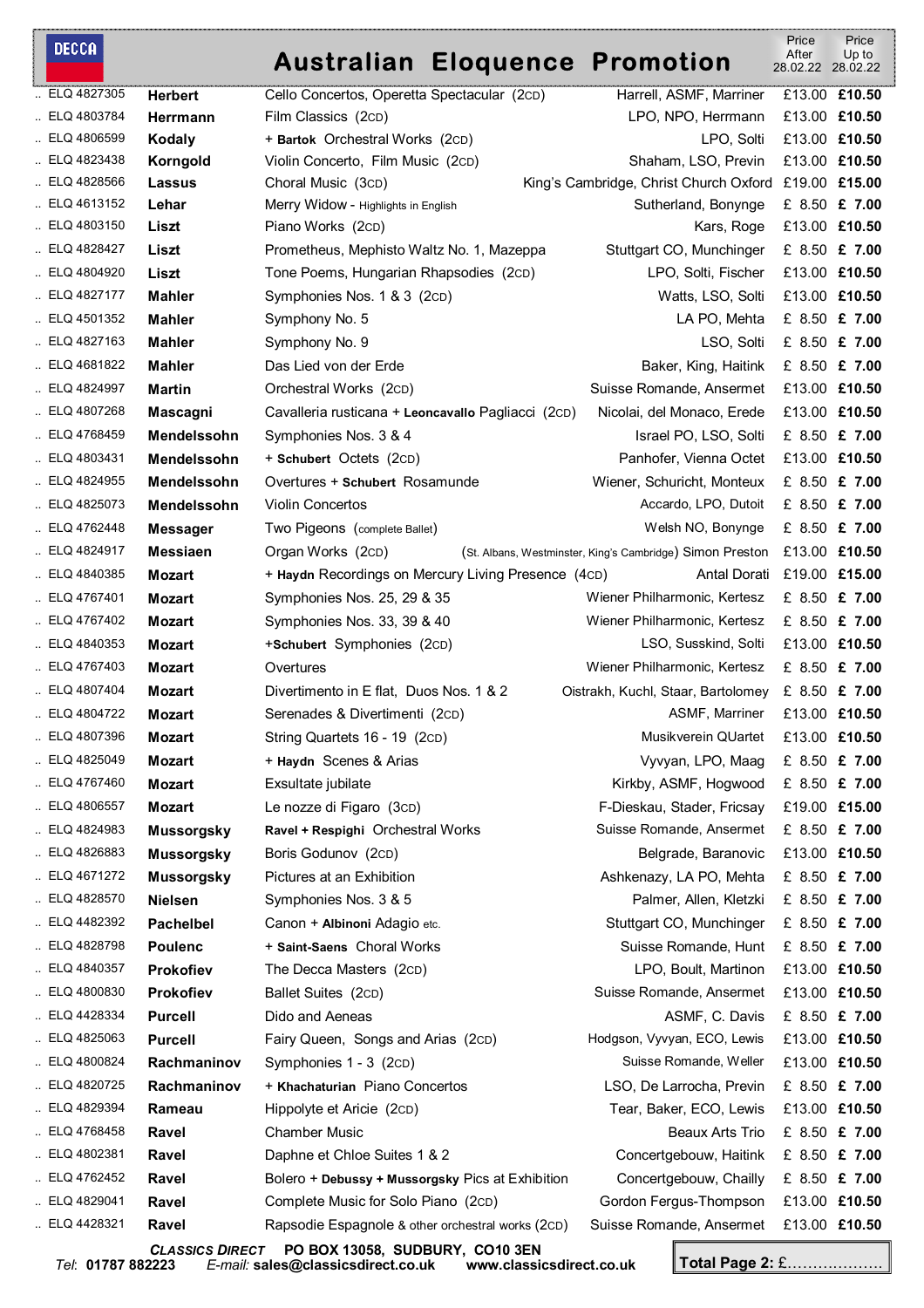### **DECCA**

## **Australian Eloquence Promotion**

 Price After 28.02.22 Price Up to 28.02.22

| ELQ 4800070                | Ravel                      | Tzigane, Piano Concertos                                                                    | Blancard, Ansermet                                | £ 8.50           | £ 7.00           |
|----------------------------|----------------------------|---------------------------------------------------------------------------------------------|---------------------------------------------------|------------------|------------------|
| ELQ 4501102                | Respighi                   | Pines of Rome, Fountains, The Birds                                                         | LSO, Kertesz                                      | £ 8.50           | £ 7.00           |
| $\ldots$ ELQ 4825511       | R - Korsakov               | Scheherazade + Borodin Polovtsian Dances                                                    | LPO, van Beunum                                   | £ 8.50           | £ 7.00           |
| ELQ 4829378                | R - Korsakov               | Scheherazade, Capriccio espagnol                                                            | LSO, Markevitch                                   | £ 8.50           | £ 7.00           |
| ELQ 4803790                | Rozsa                      | Ben Hur, Julius Caesar, Quo Vadis (2cD)                                                     | RPO, Rozsa, Herrmann                              | £13.00           | £10.50           |
| ELQ 4428274                | <b>Saint-Saens</b>         | Piano Concertos 1 - 5 (2cD)                                                                 | Roge, Davidivich, Dutoit                          | £13.00           | £10.50           |
| ELQ 4820506                | <b>Scarlatti</b>           | + Bach Sonatas                                                                              | (harpsichord) George Malcolm                      | £ 8.50           | £ 7.00           |
| ELQ 4807055                | Schoenberg                 | Gurrelieder (2cD)                                                                           | Jerusalem, Sweet, Abbado                          | £10.00           | £ 7.50           |
| ELQ 4808905                | <b>Schubert</b>            | Symphony No. 8, Rosamunde excerpts                                                          | Concertgebouw, Monteux                            | £ 8.50           | £ 7.00           |
| ELQ 4804725                | <b>Schubert</b>            | Symphonies Nos. 8 & 9                                                                       | Wiener, LSO, Krips                                | £ 8.50           | £ 7.00           |
| ELQ 4800489                | <b>Schubert</b>            | Trout Quintet + Dvorak Piano Trio No. 4                                                     | Demus, Schubert Qt, Suk Trio                      | £ 8.50           | £ 7.00           |
| ELQ 4840777                | <b>Schubert</b>            | Impromptus, Klavierstucke, Moments Musicaux                                                 | Jorg Demus<br>(2CD)                               | £13.00           | £10.50           |
| ELQ 4804923                | <b>Schubert</b>            | Schwanengesang                                                                              | Peter Schreier, Andras Schiff                     | £ 8.50           | £ 7.00           |
| ELQ 4769771                | Schumann                   | Four Symphonies (2cD)                                                                       | Wiener Philharmoniker, Mehta                      | £13.00           | £10.50           |
| ELQ 4428410                | <b>Schumann</b>            | Concertos and Concert Pieces (2cD)                                                          | Haebler, Harrell, Ashkenazy                       | £13.00           | £10.50           |
| ELQ 4803610                | <b>Schumann</b>            | <b>Chamber Music</b>                                                                        | Ashkenazy, Tuckwell, Britten                      | £ 8.50           | £ 7.00           |
| ELQ 4829034                | <b>Scriabin</b>            | Piano Works (5cD)                                                                           | Gordon Fergus-Thompson                            | £23.00           | £17.00           |
| ELQ 4666642                | <b>Shostakovich</b>        | Symphony No. 5, Piano Concerto 1                                                            | Ogdon, ASMF, Marriner                             | £ 8.50           | £ 7.00           |
| ELQ 4428235                | Shostakovich               | Symphonies Nos. 13 & 15 (2cD)                                                               | Aleksashkin, Chicago SO, Solti                    | £13.00           | £10.50           |
| ELQ 4806569                | <b>Shostakovich</b>        | Cello Concerto 2 + Tchaikovsky Rococo Variations                                            | Rostropovich, Ozawa                               | £ 8.50           | £ 7.00           |
| ELQ 4825097                | <b>Sibelius</b>            | Violin Concerto, Six Humoresques                                                            | Accardo, LSO, C. Davis                            | £ 8.50           | £ 7.00           |
| ELQ 4429487                | <b>Sibelius</b>            | En Saga, Tapiola, Finlandia, Valse Triste etc.(2CD)                                         | Van Beunum, Jansen                                | £13.00           | £10.50           |
| $\ldots$ ELQ 4823922       | <b>Sibelius</b>            | The Sibelius Recordings (3cD)                                                               | Suisse Romande, Stein                             | £19.00           | £15.00           |
| ELQ 4767864                | <b>Strauss</b>             | Waltz Gala                                                                                  | Boston Pops, LPO, Fiedler                         | £ 8.50           | £ 7.00           |
| ELQ 4827379                | Strauss J, II              | Die Fledermaus (2cD)                                                                        | Patzak, Gueden, Krauss                            | £13.00           | £10.50           |
| ELQ 4643642                | <b>Strauss R</b>           | <b>Orchestral Songs</b>                                                                     | Jerusalem, Masur, Haitink                         | £ 8.50           | £ 7.00           |
| ELQ 4820274                | <b>Strauss R</b>           | Songs                                                                                       | Souzay, Gueden, Gulda                             | £ 8.50           | £ 7.00           |
| ELQ 4807216                | <b>Strauss R</b>           | Elektra (2cD)                                                                               | Borkh, Uhl, Bohm                                  | £13.00           | £10.50           |
| ELQ 4840180                | <b>Stravinsky</b>          | Ballet Music + Bartok (2CD)                                                                 | Wiener Phil, Dohnanyi, Maazel                     | £13.00 £10.50    |                  |
| ELQ 4803780                | <b>Stravinsky</b>          | Firebird - Performance & Rehearsal (2cD)                                                    | New Philharmonia, Ansermet                        | £13.00           | £10.50           |
| ELQ 4823444                | <b>Stravinsky</b>          | Le sacre du Printemps, Petrushka                                                            | LPO, Reinsdorf                                    | £ 8.50           | £ 7.00           |
| ELQ 4762686                | <b>Stravinsky</b>          | Petrushka + Bartok Miraculous Mandarin                                                      | Wiener Phil, von Dohnanyi                         | £ 8.50           | £ 7.00           |
| ELQ 4803300                | <b>Stravinsky</b>          | Soldier's Tale (2cD)                                                                        | Gielgud, Boston SO Chamber                        | £13.00           | £10.50           |
| ELQ 4820660                | <b>Sullivan</b>            | The Gondoliers (2cD)                                                                        | D'Oyly Carte, Nash                                | £13.00           | £10.50           |
| ELQ 4807059                | Sullivan                   | Pirates of Penzance + Cox& Box (2cD)                                                        | D'Oyly Carte, Nash                                | £13.00           | £10.50           |
| ELQ 4825079                | <b>Tartini</b>             | Violin Concertos (2cD)                                                                      | Accardo, I Musici, ECO                            | £13.00           | £10.50           |
| ELQ 4840373<br>ELQ 4676042 | Tchaikovsky<br>Tchaikovsky | Symphonies 4 & 6, Violin Concerto (2cD)<br>Violin Concerto + Shostakovich Violin Concerto 1 | Ricci, Kleiber, Sargent<br>Belkin, RPO, Ashkenazy | £13.00<br>£ 8.50 | £10.50<br>£ 7.00 |
| ELQ 4805048                | <b>Tchaikovsky</b>         | 1812, Capriccio Italien, Swan Lake                                                          | LSO, LPO, Alwyn                                   | £ 8.50           | £ 7.00           |
| ELQ 4829366                | Tchaikovsky                | Ballet Suites, Serenade (2cD)                                                               | Concertgebouw, LSO, Fistoulari                    | £13.00           | £10.50           |
| ELQ 4807426                | Tchaikovsky                | 3 String Quartets, Souvenir de Florence (2cD)                                               | Gabrieli Quartet, Marriner                        | £13.00           | £10.50           |
| ELQ 4767960                | <b>Tippett</b>             | <b>Orchestral Music</b>                                                                     | LSO, ASMF, Marriner                               | £ 8.50           | £ 7.00           |
| ELQ 4428333                | V - Williams               | Works for Small Orchestra + Delius + Walton                                                 | Zukerman, Barenboim                               | £ 8.50           | £ 7.00           |
| ELQ 4806039                |                            |                                                                                             |                                                   | £13.00           | £10.50           |
|                            | Verdi                      | La Traviata (2cD)                                                                           | Sutherland, Pritchard                             |                  |                  |
| ELQ 4800567                | Wagner                     | <b>Operatic Preludes</b>                                                                    | Suisse Romande, Ansermet                          | £ 8.50           | £ 7.00           |
| ELQ 4840636                | Wagner                     | Orchestral Music (2cD)                                                                      | MET Orchestra, Levine                             | £13.00           | £10.50           |
| ELQ 4829496                | Wagner                     | Tristan und Isolde (4cD)                                                                    | Mitchinson, Gray, Goodall                         | £20.00           | £15.00           |
| ELQ 4803550                | Wagner                     | Birgit Nilsson sings Wagner (2cD)                                                           | Nilsson, Knappertsbusch                           | £13.00           | £10.50           |
|                            | <b>CLASSICS DIRECT</b>     | PO BOX 13058, SUDBURY, CO10 3EN                                                             |                                                   |                  |                  |

*Tel*: **01787 882223** *E-mail:* **sales@classicsdirect.co.uk www.classicsdirect.co.uk Total Page 3:** £……………….